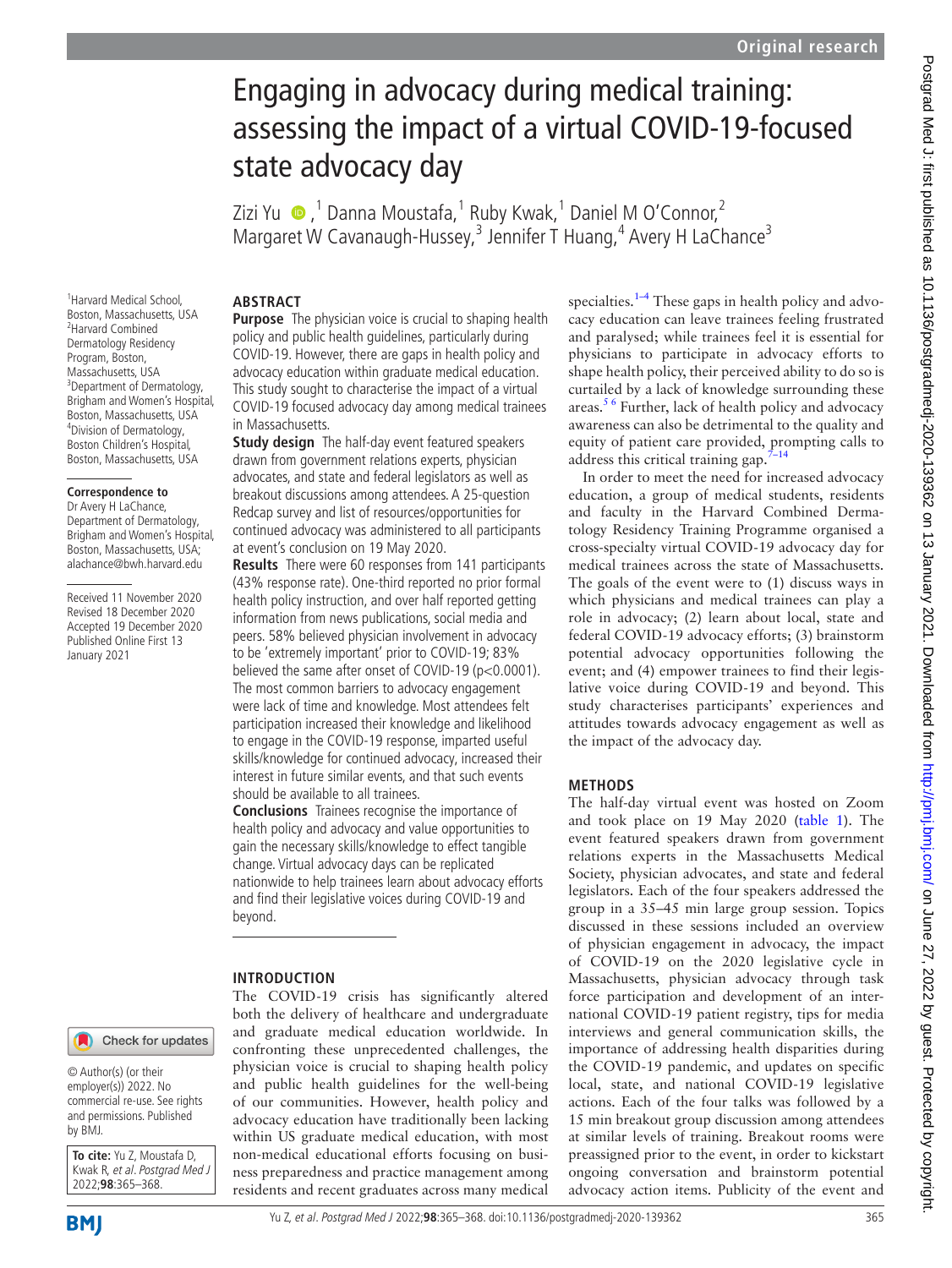<span id="page-1-0"></span>

| Virtual COVID-19 advocacy day schedule<br>Table 1 |                                                                                                                                                                                                             |  |  |
|---------------------------------------------------|-------------------------------------------------------------------------------------------------------------------------------------------------------------------------------------------------------------|--|--|
| $08:00 - 08:10$                                   | Introduction and advocacy day overview<br>Advocacy Day Director and Moderator                                                                                                                               |  |  |
| $08:10 - 08:55$                                   | Overview of physician engagement in advocacy and the<br>impact of COVID-19 on advocacy efforts<br>Director of Advocacy and Government Relations at the<br><b>Massachusetts Medical Society</b>              |  |  |
| 08:55-09:10                                       | <b>Breakout session 1</b>                                                                                                                                                                                   |  |  |
| 09:10-09:45                                       | Tackling COVID-19 on a national level: how registry and task<br>force efforts impact physician advocacy<br>Member AAD Task Force on Coronavirus and founder of the<br><b>COVID-19 Skin Disease Registry</b> |  |  |
| $09:45 - 10:00$                                   | <b>Breakout session 2</b>                                                                                                                                                                                   |  |  |
| 10:00-10:35                                       | Conversations from the Commonwealth-battling COVID-19<br>at the State House and on the front lines<br>State Representative and Emergency Room Physician                                                     |  |  |
| 10:35-10:50                                       | <b>Breakout session 3</b>                                                                                                                                                                                   |  |  |
| 10:50-11:25                                       | Federal initiatives to battle COVID-19 and the importance of<br>addressing health disparities through legislative action<br><b>US Congresswoman</b>                                                         |  |  |
| 11:25-12:00                                       | Advocacy day wrap-up and advocacy goals to come<br>COVID-19 Advocacy Day Planning Committee                                                                                                                 |  |  |

recruitment of participants was conducted by email through listservs of trainees and medical students maintained by Massachusetts area hospitals, medical school student affairs offices and student-run Dermatology Interest Groups.

A 25-question Redcap survey was administered to all participants through the Zoom chat feature at the conclusion of the event on 19 May 2020, as well as in follow-up emails in order to assess participants' experiences and attitudes towards health policy and advocacy engagement generally, COVID-19 specific issues, and impact of the event itself. Question formats included binary yes–no questions as well as multiple choice questions in which responses were rated across a spectrum of 3–5 choices (including a neutral option). Following the event,

**Table 2** Continued

| Gender                                                                                   | N                                    | $\frac{0}{0}$                        |          |
|------------------------------------------------------------------------------------------|--------------------------------------|--------------------------------------|----------|
| Other internet sources                                                                   | 13                                   | 21.67                                |          |
| Other                                                                                    | $\overline{\mathsf{B}}$              | 5.00                                 |          |
| How important do you think<br>it is for physicians to be<br>engaged in advocacy efforts? | Importance<br>hefore<br>COVID-19 (%) | Importance<br>during<br>COVID-19 (%) | P value* |
| <b>Extremely important</b>                                                               | 58.33                                | 83.33                                | < 0.0001 |
| Important                                                                                | 31.67                                | 16.67                                |          |
| Moderately important                                                                     | 8.33                                 | 0.00                                 |          |
| Somewhat important                                                                       | 1.67                                 | 0.00                                 |          |
| Not important                                                                            | 0.00                                 | 0.00                                 |          |
| Barriers to engaging in<br>advocacy                                                      | Own barriers<br>(%)                  | General<br>physician<br>barriers (%) | P valuet |
| Lack of interest                                                                         | 3.33                                 | 33.33                                | < 0.0001 |
| Lack of knowledge                                                                        | 60.00                                | 80.00                                | 0.017    |
| Lack of time                                                                             | 83.33                                | 86.67                                | 0.61     |
| Financial cost                                                                           | 5.00                                 | 6.67                                 | 0.70     |
| Not important                                                                            | 0.00                                 | 21.67                                | 0.0001   |
| Other                                                                                    | 10.00                                | 6.67                                 | 0.51     |
| No barriers                                                                              | 3.33                                 | 0.00                                 | 0.16     |
|                                                                                          |                                      |                                      |          |

\*P value calculated from Wilcoxon matched-pairs signed rank test for Likert scale.  $tP$  values calculated from  $\chi^2$  tests for comparison of proportions.

<span id="page-1-1"></span>**Table 2** Participant demographics, health policy instruction/ information sources, and attitudes/barriers towards advocacy engagement

| Gender                                             | N              | $\%$      |
|----------------------------------------------------|----------------|-----------|
| Male                                               | 14             | 23.33     |
| Female                                             | 45             | 75.00     |
| Non-binary/prefer not to say                       | $\mathbf{1}$   | 1.67      |
| <b>Stage of training</b>                           |                |           |
| Premedical student                                 | 1              | 1.67      |
| <b>Medical student</b>                             | 20             | 33.33     |
| PGY-1 resident                                     | $\overline{2}$ | 3.33      |
| PGY-2 resident                                     | 9              | 15.00     |
| PGY-3 resident                                     | 4              | 6.67      |
| Fellow                                             | 3              | 5.00      |
| Faculty member                                     | 18             | 30.00     |
| Other                                              | 3              | 5.00      |
| <b>Specialty (or intended</b><br>specialty)        |                |           |
| Internal medicine                                  | 5              | 8.33      |
| <b>Emergency medicine</b>                          | 1              | 1.67      |
| Adolescent medicine                                | 2              | 3.33      |
| Family medicine                                    | 5              | 8.33      |
| Paediatrics                                        | 5              | 8.33      |
| OB/GYN                                             | $\overline{2}$ | 3.33      |
| Infectious disease                                 | 2              | 3.33      |
| Dermatology                                        | 32             | 53.33     |
| General surgery                                    | 3              | 5.00      |
| Surgical subspecialty                              | $\overline{2}$ | 3.33      |
| Other/non-medical                                  | 1              | 1.67      |
| Other degrees                                      |                |           |
| <b>MPH</b>                                         | 14             | 23.33     |
| <b>MPP/MPA</b>                                     | 2              | 3.33      |
| <b>MBA</b>                                         | $\overline{2}$ | 3.33      |
| <b>MSc</b>                                         | 5              | 8.33      |
| PhD                                                | 6              | 10.00     |
| None                                               | 30             | 50.00     |
| Other                                              | 2              | 3.33      |
| Prior formal health policy<br>instruction          |                |           |
| Undergraduate                                      | 11             | 18.33     |
| Post-baccalaureate                                 | 3              | 5.00      |
| Medical school                                     | 25             | 41.67     |
| Internship                                         | 5              | 8.33      |
| Residency                                          | 12             | 20.00     |
| Other graduate school                              | 7              | 11.67     |
| Other experience/programme                         | 3              | 5.00      |
| None                                               | 20             | 33.33     |
| Source of health policy info                       |                |           |
| Formal in-person lectures/<br>education activities | 21             | 35.00     |
| Discussions with peers/colleagues 41               |                | 68.33     |
| Webinars                                           | 6              | 10.00     |
| Peer-reviewed academic<br>publications             | 15             | 25.00     |
| News publications                                  | 38             | 63.33     |
| Organised medicine publications                    | 6              | 10.00     |
| Think tank publications                            | $\overline{7}$ | 11.67     |
| <b>Newsletters</b>                                 | 13             | 21.67     |
| Social media/blogs                                 | 32             | 53.33     |
|                                                    |                | Continued |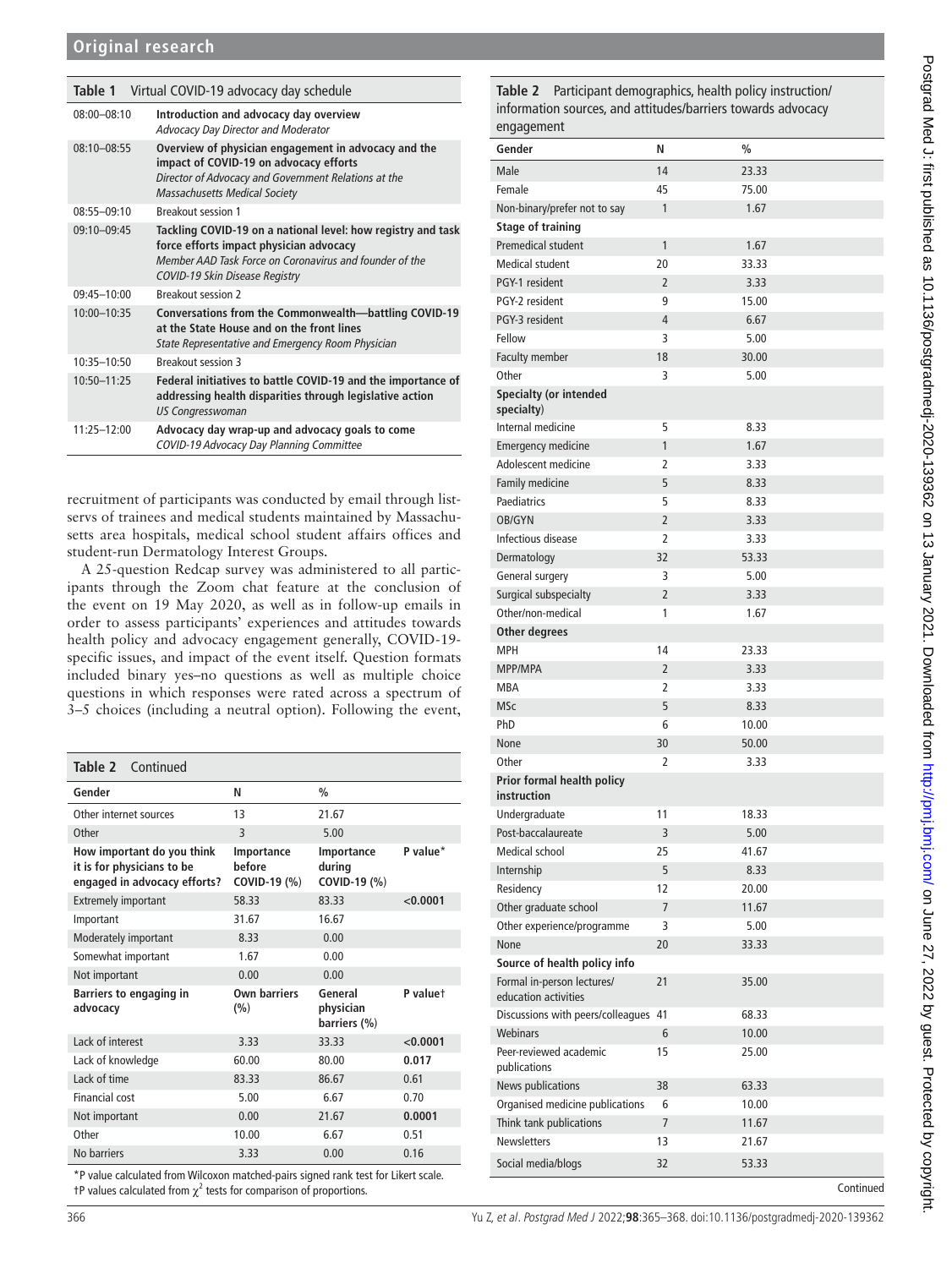we also distributed (1) a 'how-to' primer for advocating at the local, state and federal level (2) a list of advocacy resources and opportunities, and (3) concrete advocacy action items moving forward, ranging from improving health equity for our vulnerable populations to maintaining ongoing access to telehealth for our patients. A Slack community was additionally created with individual channels for specific issues to facilitate continued conversation. Statistical analyses were completed using Stata/SE V.15.1.

## **RESULTS**

There were 60 responses from 141 participants (43% response rate). Most participants were women (75%) with roughly equal distribution of medical students, residents and faculty members ([table](#page-1-1) 2). Over half of participants were dermatologists or medical students intending to pursue dermatology. One-third of participants reported no prior formal health policy instruction, and over half reported getting their health policy information from news publications, social media and peer discussions. Fiftyeight per cent of participants believed physician involvement in advocacy to be 'extremely important' prior to COVID-19, while 83% believed the same after onset of COVID-19 (p<0.0001). The most commonly cited barriers to engaging in advocacy were lack of time and knowledge, both for participants themselves and what participants believed to be true for physicians more generally. However, significantly more participants indicated lack of interest ( $p < 0.0001$ ), lack of knowledge ( $p = 0.017$ ) and belief that advocacy is unimportant  $(p=0.0001)$  as general physician barriers rather than their own personal barriers to advocacy engagement. The vast majority of attendees felt that participating in the event increased their knowledge and likelihood to become involved in issues related to the COVID-19 response, imparted useful skills and knowledge for continued advocacy in their future careers, increased their interest in participating in future similar events, and that an event like this should be made available to all medical trainees ([figure](#page-2-0) 1).

# **DISCUSSION**

Our study demonstrates that medical trainees recognise the importance of health policy and advocacy and highly value educational opportunities to gain the skills/knowledge necessary to effect tangible change. The COVID-19 pandemic has magnified the importance of physician involvement in shaping public health policies and guidelines, and the need to train physicians to effectively advocate on behalf of their patients and communities has never been more critical. While some participants reported

<span id="page-2-0"></span>

# **Main messages**

- ► The COVID-19 pandemic presents a unique opportunity for physicians to help shape public health policies and guidelines, and health policy and advocacy training has never been more crucial.
- ► While some medical trainees report significant education and work experiences in the policy and advocacy sphere, there remains a gap in educational opportunities for them to gain the skills and knowledge necessary to effect tangible change.
- ► Virtual health policy and advocacy events can be easily replicated and are a powerful means to help medical trainees find their legislative voice during COVID-19 and beyond.

# **Current research questions**

- ► Given the current lack of and demonstrated benefits of sustained, longitudinal health policy and advocacy education, there is a need to closely examine the range of curricular, elective, research and enrichment opportunities in these areas currently available to medical trainees.
- ► There is a need to better understand the barriers to engaging in health policy and advocacy during medical training and beyond in order to be able to address and overcome these barriers.
- $\blacktriangleright$  There is additionally a need to develop and explore alternative innovative educational platforms, strategies and events in order to better deliver important knowledge and experiences in health policy and advocacy, particularly in light of increasing curricular and time constraints.
- What is already known on the subject
- ► Medical trainees feel it is essential for physicians to participate in advocacy efforts to shape health policy.
- ► Health policy and advocacy education have traditionally been lacking within US graduate medical education.

significant education and work experiences in the advocacy sphere, the majority indicated a lack of both knowledge and time to engage in this work. In particular, many participants expressed difficulty finding suitable mentors and opportunities in this arena. We believe that an event similar to this can be replicated in many settings nationwide and worldwide, serving as valuable means to learn about local, state and federal advocacy efforts; network with like-minded people with similar interests and goals; and find one's legislative voice during COVID-19 and beyond.

Study limitations include regional bias given the single state nature of the event. The views represented among participants of this event may not be reflective of those of medical trainees nationwide. Reporting bias and selection bias, in which the more engaged or interested individuals were more likely to complete a voluntary survey, may also play a role in our results. However, the latter suggests that our results may over-capture the current state of trainees engagement and knowledge, in which case even more efforts to educate the trainee population are warranted.

In the future, we hope to more closely examine the range of policy and advocacy focused curricular, elective, research and enrichment opportunities provided to medical trainees, given the need for and benefits of sustained, longitudinal education and involvement in this arena. Nevertheless, the positive feedback and high number of participants, particularly among